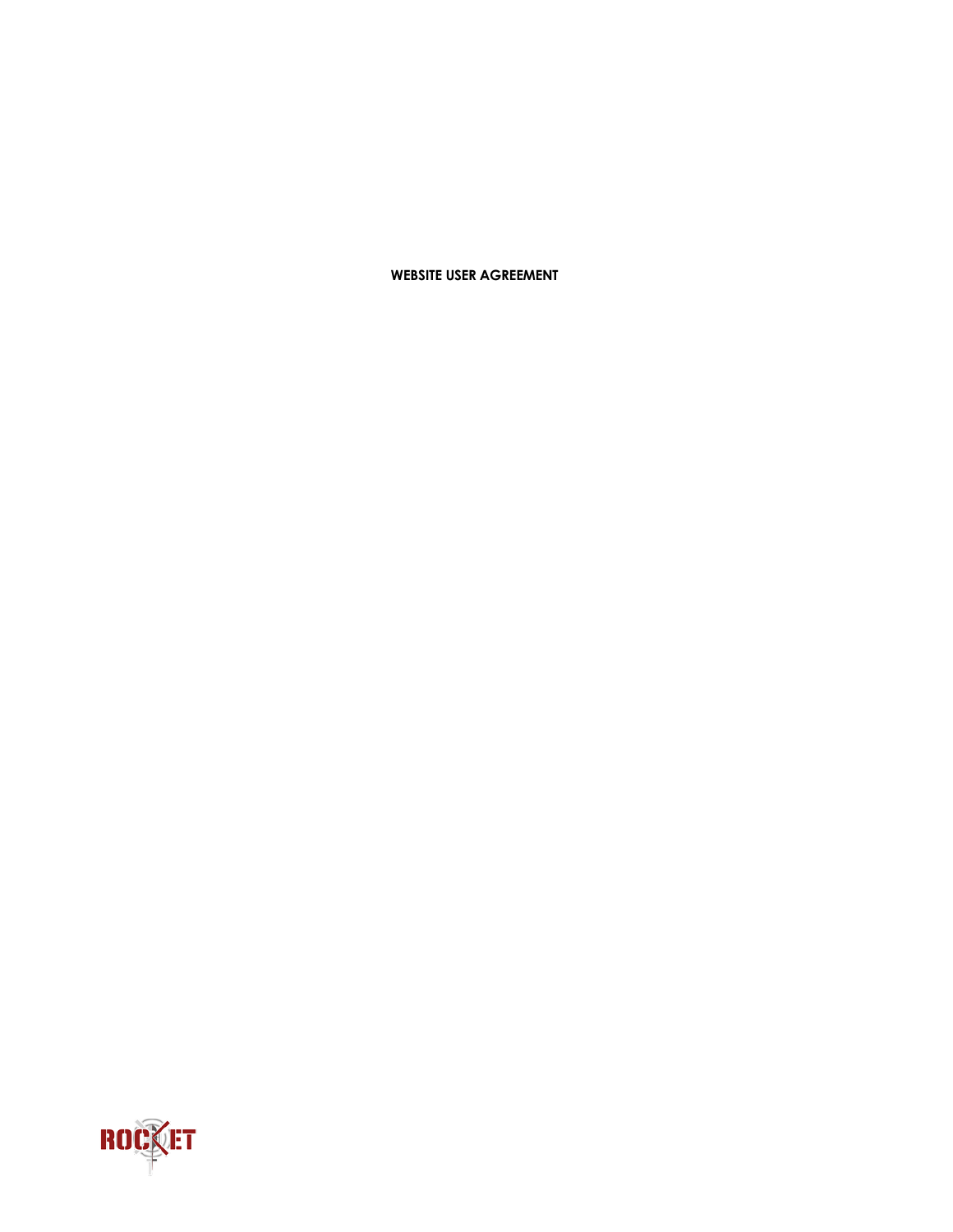#### **1. WEBSITE TERMS AND CONDITIONS OF USE**

- 1.1 This document sets out the terms and conditions of use of our website, social media site or any other electronic platform owned by us (referred to herein as "**Our Sites**" or the "**Sites**") and regulates your use thereof.
- 1.2 We **Brisk Solutions (Pty) Limited ("Rocket")** shall refer to ourselves in this document as "we", "us, "our" or the "Company".
- 1.3 Our Sites are used for marketing, information and other purposes.
- 1.4 Should any person that accesses the Sites, (herein referred to as "**you**" or "**user**") disagree with any of the Terms, you must refrain from accessing the Sites and/or using our services.
- 1.5 If you are under the age of 18, you must obtain your parents' or legal guardians' advance authorization, permission and consent to be bound by these Terms before purchasing any products or services.
- 1.6 The Company reserves the right, in its sole discretion, to amend and/or replace any of, or the whole of, the Terms. Such amendments shall supersede and replace any previous Terms and shall be made available on Our Sites.
- 1.7 Each time a user accesses Our Sites and/or uses the services, the user shall be deemed to have consented, by such access and/or use, to the Terms, as amended and/or replaced by the Company from time to time. If you are not satisfied with the amended Terms, you should refrain from using the Sites.
- 1.8 The collection of your personal information is subject to and is regulated by our privacy policy ("**Privacy Policy**") which can be accessed and/or viewed on our Site from time to time.
- 1.9 The provision of our products and/or services may be subject to separate terms and conditions of sale ("**T's&C's**"), which can also be accessed and/or viewed from our official Sites from time to time or as may be provided to you with our products or services from time to time.
- 1.10 If there is anything in these Terms that you do not understand then please contact us as soon as possible.

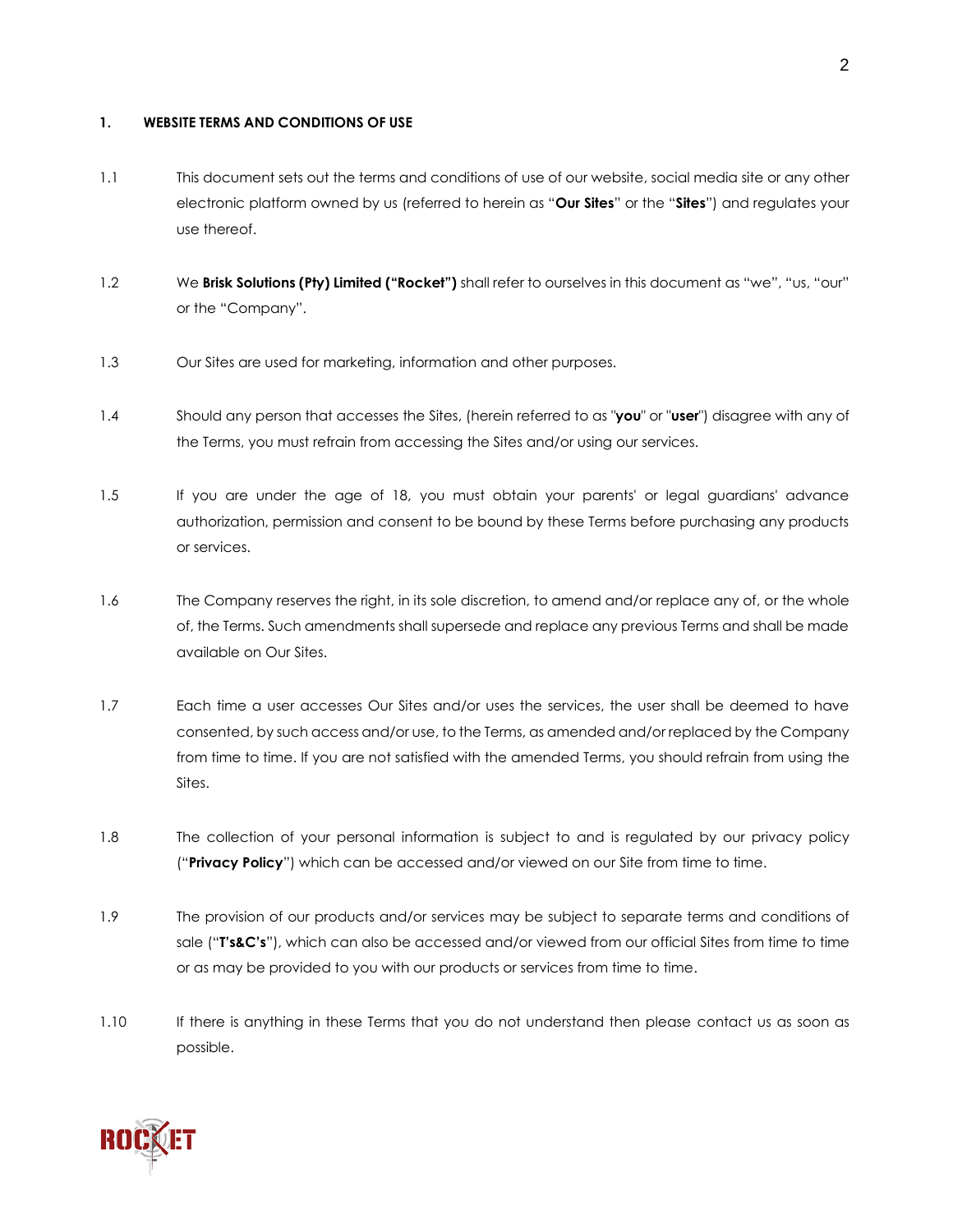## **2. CONTENT OF THE SITES**

- 2.1 The Company reserves the right to make improvements, to change or to discontinue, without notice, any aspect or feature of the Sites and any information or content on the Sites.
- 2.2 The Company reserves the right to change and amend the products, prices and rates quoted on the Sites from time to time without notice.
- 2.3 The Company may use the services of third parties to provide information on the Sites. The Company has no control over this information and makes no representations or warranties of any nature as to its accuracy, appropriateness or correctness. The user agrees that such information is provided "as is" and that the Company and its online partners shall not be liable for any losses or damages that may arise from the user's reliance on it, howsoever these may arise.
- 2.4 the Company makes no representations or warranties, whether express or implied, as to the accuracy, completeness or reliability of any information, data and/or content on the Sites, including without limitation:
	- 2.4.1 The Company does not warrant that the Sites or information or downloads shall be errorfree or that they shall meet any particular criteria of performance or quality. The Company expressly disclaims all implied warranties, including without limitation, warranties of merchantability, fit-ness for a particular purpose, non-infringement, compatibility, security and accuracy;
	- 2.4.2 Whilst the Company has taken reasonable measures to ensure the integrity of the Sites and its contents, no warranty, whether express or implied, is given that any files, downloads or applications available via the Sites are free of viruses, or any other data or code which has the ability to corrupt, damage or affect the operation of the user's system; and
	- 2.4.3 The Company disclaims any responsibility for the verification of any claims. Information published on the Sites may be done so in the format in which the Company receives it and statements from external parties are accepted as fact.

## **3. LINKED THIRD PARTY WEBSITES AND THIRD PARTY CONTENT**

3.1 The Company may provide links to third party websites on the Sites. These links are provided to the user for convenience purposes only and the Company does not endorse, nor does the inclusion of

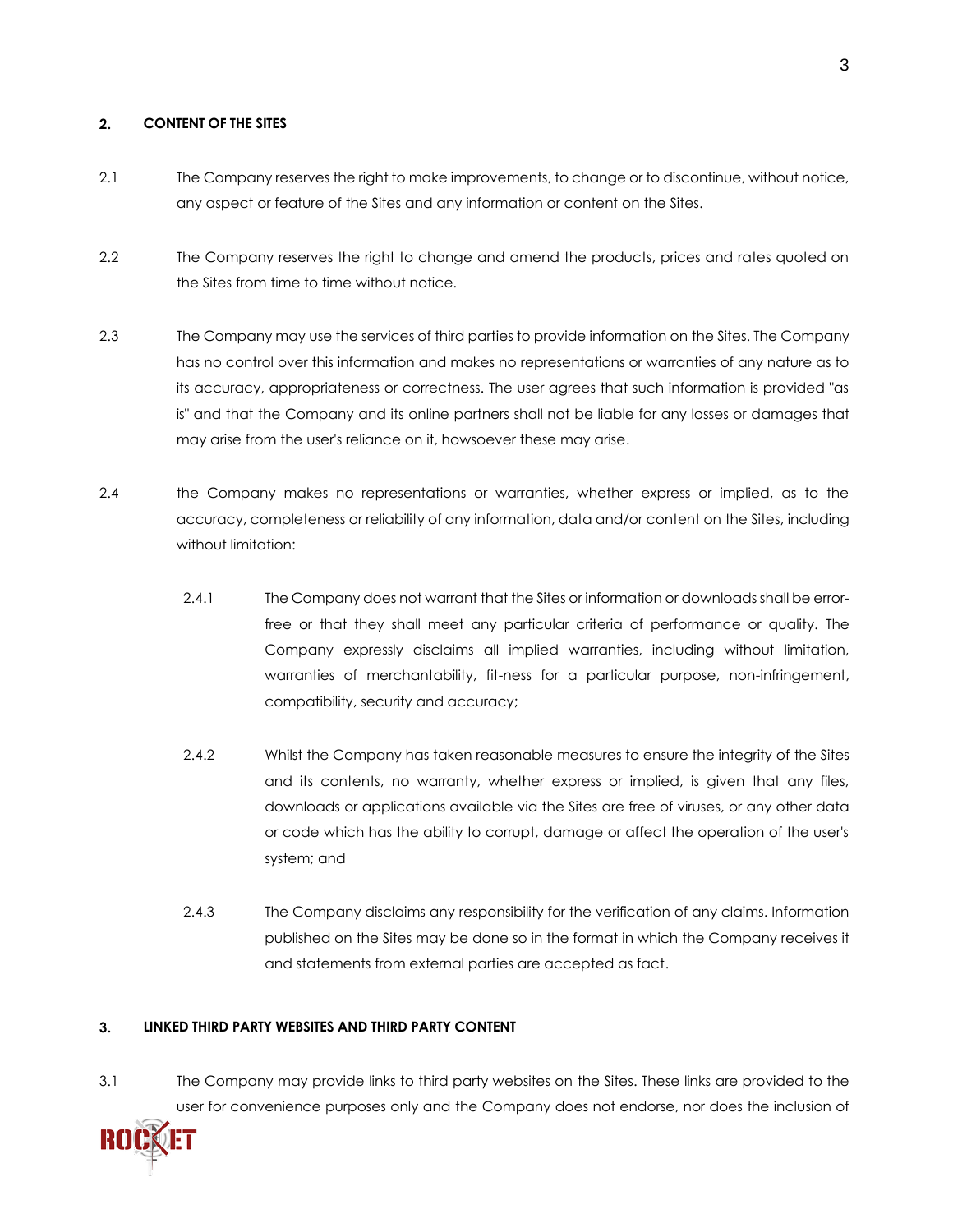any link imply the Company's endorsement of, such websites, their owners, licensees or administrators or such websites' content or security practices and operations.

- 3.2 While the Company tries to provide links only to reputable websites or online partners, the Company cannot accept responsibility or liability for the information provided on other websites. Linked websites or pages are not under, nor subject to, the control of the Company. The Company is not responsible for and gives no warranties or makes any representations in respect of the privacy policies or practices of linked or any third party or advertised websites on the Sites.
- 3.3 You agree that the Company shall not be held liable, directly or indirectly, in any way for the content, the use or inability to use or access any linked website or any link(s) contained in a linked website, nor for any loss or damage of any sort incurred as a result of any dealings with, or as the result of the presence of such third party linked websites on Our Sites. Any dealings that you may have with any linked websites, including advertisers, found on the website, are solely between you and the third party website.

## **4. USAGE RESTRICTIONS**

The user hereby agrees that it shall not itself, nor through a third party:

- 4.1 copy (other than for backup, archival or disaster recovery purposes), reproduce, translate, adapt, vary, modify, lease, licence, sub-licence, encumber or in any other way deal with any part of the Sites for any reason and in any manner, unless it is consistent with the intent and purpose of these Terms;
- 4.2 decompile, disassemble or reverse engineer any portion of the Sites;
- 4.3 write and/or develop any derivative of the Sites or any other software program based on the Sites;
- 4.4 modify or enhance the Sites. In the event of a user effecting any modifications or enhancements to the Sites in breach of this clause, such modifications and enhancements shall be the property of the Company;
- 4.5 without the Company's prior written consent, provide, disclose, divulge or make available to or permit the use of or give access to the Sites by persons other than the user;
- 4.6 remove any identification, trademark, copyright or other notices from the Sites;

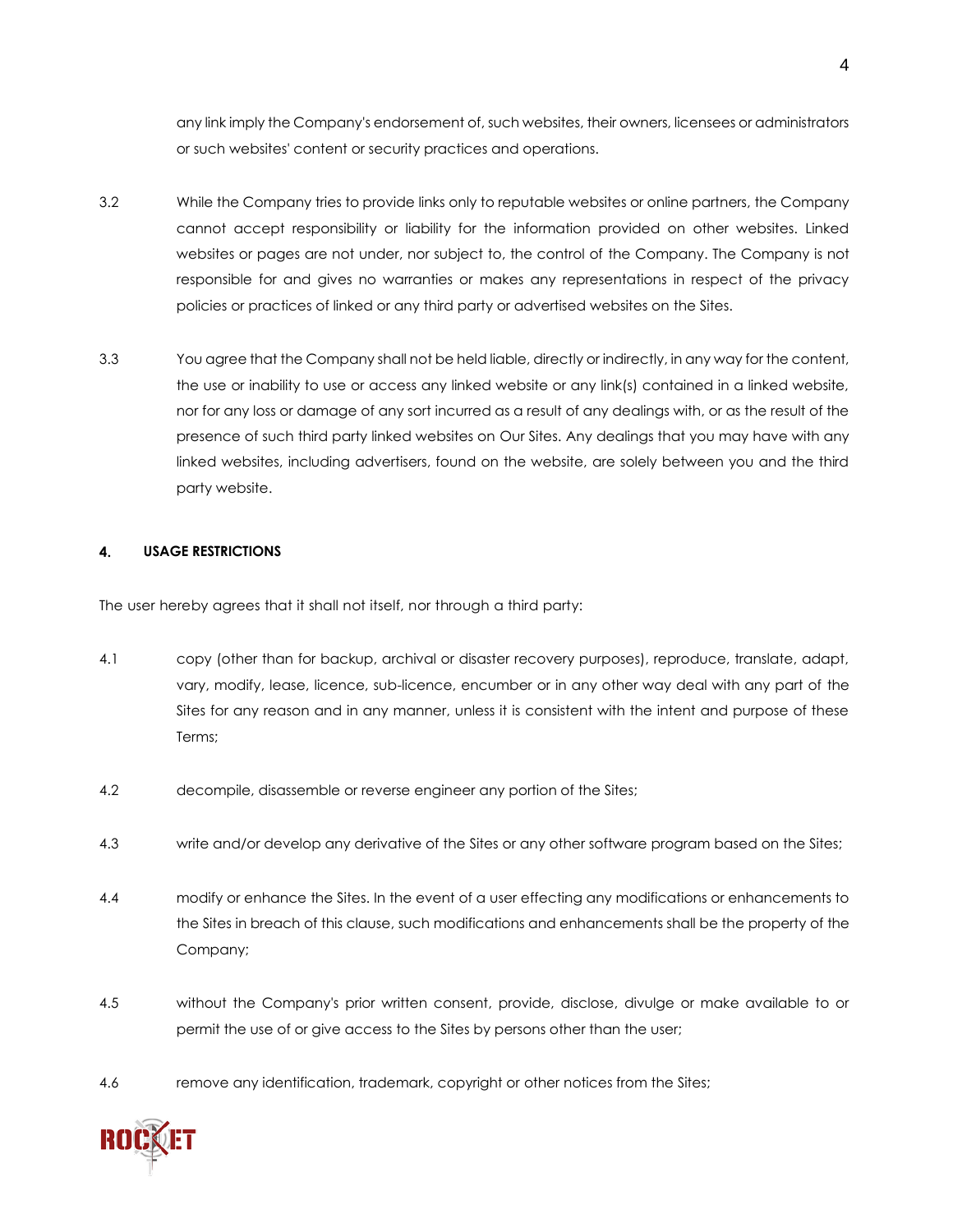- 4.7 post or transmit, by means of reviews, comments, suggestions, ideas, questions or other information through the Sites, any content which is unlawful, harmful, threatening, abusive, harassing, defamatory, vulgar, ob-scene, sexually-explicit, profane or hateful, or racially, ethnically or otherwise objectionable content of any kind; and/or
- 4.8 notwithstanding anything contained to the contrary in these Terms, use the Sites for any purpose other than personal, non-commercial and information purposes.

# **5. SECURITY**

- 5.1 In order to ensure the security and reliable operation of the services to all the Company's users, the Company hereby reserves the right to take whatever action it may deem necessary to preserve the security, integrity and reliability of its network and back-office applications.
- 5.2 You may not utilise the Sites in any manner which may compromise the security of the Company's networks or tamper with the Sites in any manner whatsoever, which shall include without limitation, gaining or attempting to gain unauthorised access to the Sites, or delivering or attempting to deliver any unauthorised, damaging or malicious code to the Sites, all of which is expressly prohibited. Any person or entity which does so, or attempts to do so, shall be held criminally liable. Further, should the Company suffer any damage or loss, civil damages shall be claimed by the Company against the user.
- 5.3 Any user who commits any of the offences detailed in Chapter 13 of the Electronic Communications and Transactions Act 25 of 2002 ("ECTA") (specifically sections 85 to 88 (inclusive)) shall, notwithstanding criminal prosecution, be liable for all resulting liability, loss or damages suffered and/or incurred by the Company and its affiliates, agents and/or partners.

## **6. INTELLECTUAL PROPERTY RIGHTS**

- 6.1 For the purpose of this clause, the following words shall have the following meanings ascribed to them:
	- 6.1.1 "Intellectual property rights" means all and any of the rights in and to intellectual property of any nature whatsoever owned and/or controlled directly or under licence by the Company, now or in the future, including without limitation, the Company's rights, title and interest in and to all technology, source code/s, trade secrets, logos, systems, methods, trademarks, trade names, styles, insignia, designs, patents and

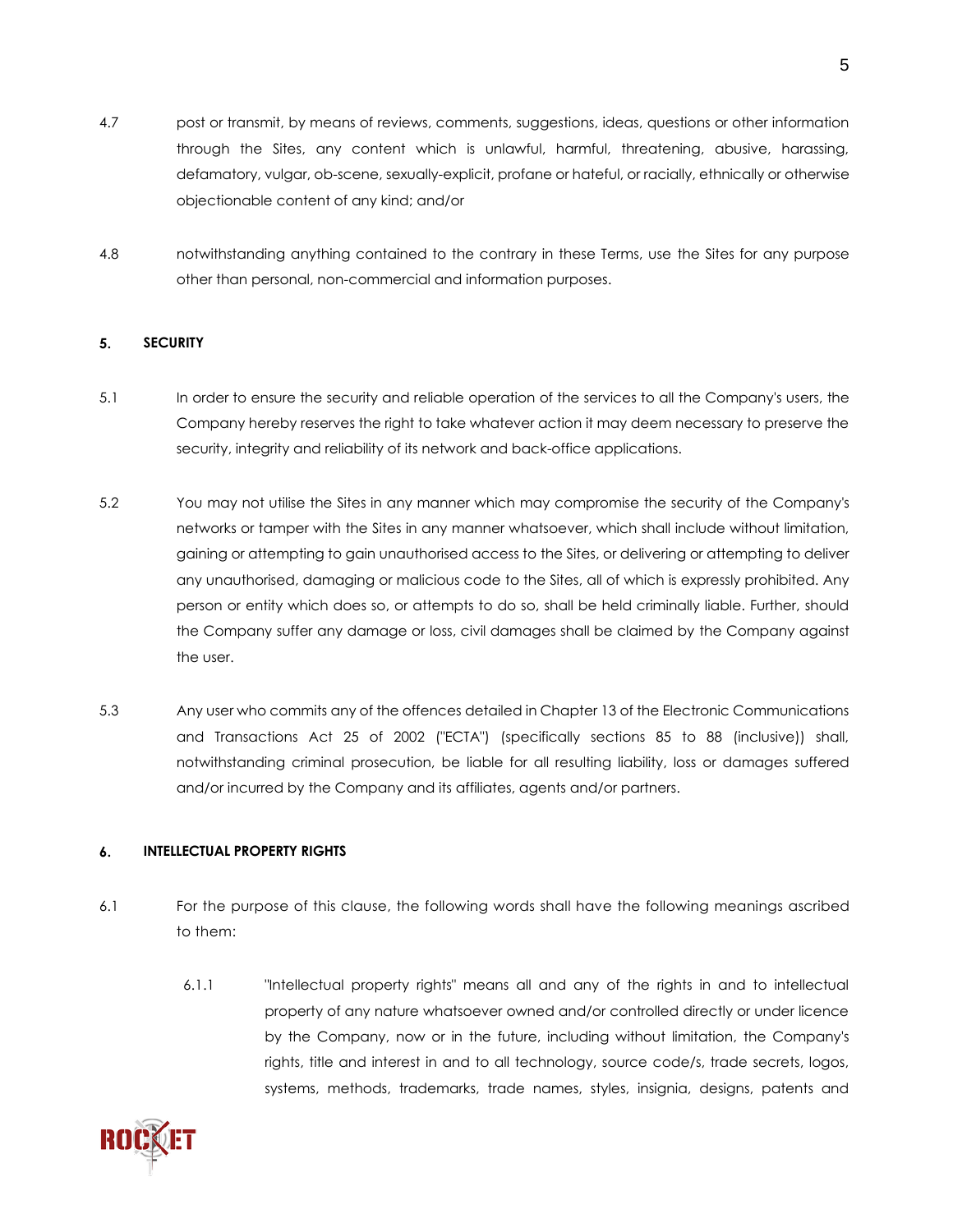copyright, and all similar proprietary rights which may subsist in any part of the world, whether registered or not.

- 6.2 All copyright and other intellectual property rights in all content, trademarks, software, data, material, including logos, databases, text, graphics, icons, hyperlinks, confidential information, designs, agreements, and multimedia works, published on or via the Sites ("proprietary material"), are the property of, or are licensed to, the Company and as such are protected from infringement by local and international legislation and treaties.
- 6.3 By submitting reviews, comments and/or any other content (other than your personal information) to the Company for posting on the Sites, you automatically grant the Company and its affiliates a non-exclusive, royalty-free, perpetual, irrevocable right and licence to use, reproduce, publish, translate, sub-license, copy and distribute such content in whole or in part worldwide, and to incorporate it in other works in any form, media, or technology now known or hereinafter developed, for the full term of any copyright that may exist in such content. Subject to this licence, you retain any and all rights that may exist in such content.
- 6.4 All rights not expressly granted are reserved and no right, title or interest in any proprietary material or information contained in the Sites is granted to you.
- 6.5 Except with the Company's express written permission, no proprietary material from the Sites may be copied or retransmitted.
- 6.6 Irrespective of the existence of copyright, the user acknowledges that the Company is the proprietor of all material on the Sites (except where a third party is indicated as the proprietor), whether it constitutes confidential information or not, and that the user has no right, title or interest in any such material.
- 6.7 The Company authorises you only to view, copy, temporarily download to a local drive and to print the content of the Sites, or any part thereof, provided that such content is used for personal purposes and for information purposes only, and such content is used for non-commercial purposes.

## **7. RISK, LIMITATION OF LIABILITY AND INDEMNITY**

7.1 The user's use of Our Sites and the information contained on Our Sites is entirely at the user's own risk and the user assumes full responsibility and risk of loss resulting from the use thereof.

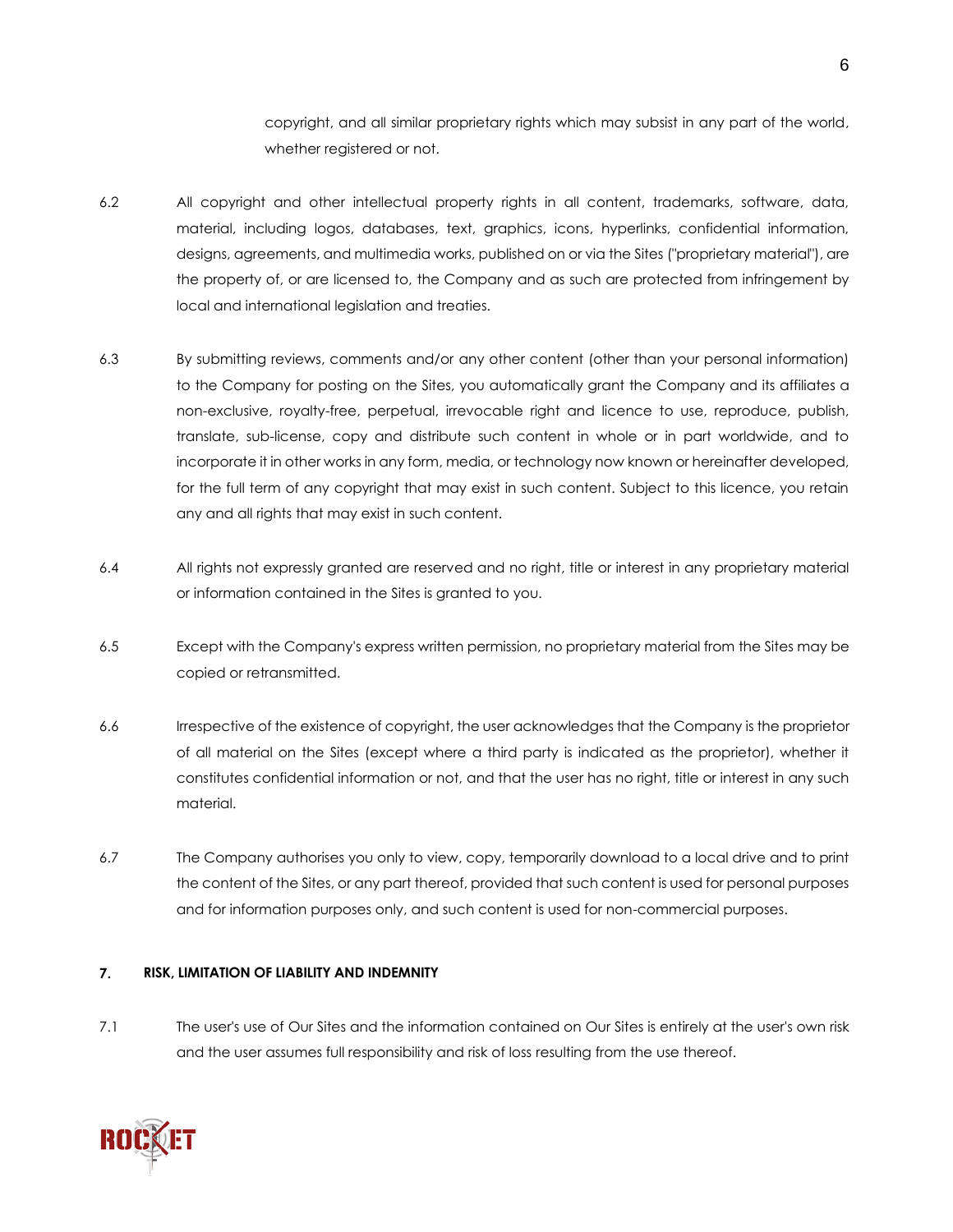- 7.2 The transmission of information via the internet, including without limitation e-mail, is susceptible to monitoring and interception. The user bears all risk of transmitting information in this manner. Under no circumstances shall the Company be liable for any loss, harm, or damage suffered by the user as a result thereof. The Company reserves the right to request independent verification of any information transmitted via e-mail and the user consents to such verification should the Company deem it necessary.
- 7.3 To the extent permissible by law:
	- 7.3.1 Neither the Company, its affiliates, shareholders, agents, consultants or employees shall be liable for any damages whatsoever, including without limitation any direct, indirect, special, incidental, consequential or punitive damages, howsoever arising (whether in an action arising out of contract, statute, delict or otherwise) related to the use of, or the inability to access or use the content of the website or any functionality thereof, or the information contained on the website, or of any linked website, even if the Company knows or should reasonably have known or is expressly advised thereof.
	- 7.3.2 The liability of the Company for faulty execution of the website as well as all damages suffered by the user, whether direct or indirect, as a result of the malfunctioning of the website shall be limited to the Company rectifying the malfunction, within a reasonable time and free of charge, provided that the Company is notified immediately of the damage or faulty execution of the website. This liability shall fall away and be expressly excluded if the user attempts to correct or allows third parties to correct or attempt to correct the website without the prior written approval of the Company. However in no event shall the Company be liable to the user for loss of profits or for special, incidental, consequential or punitive losses or damages arising out of or in connection with Our Sites or its use or the delivery, installation, servicing, performance or use of it in combination with other computer software.
	- 7.3.3 You hereby unconditionally and irrevocably indemnify the Company and agree to hold the Company free from all loss, damages, claims and/or costs, of whatsoever nature suffered or incurred by the Company or instituted against the Company as a direct or indirect result of:
		- 7.3.3.1 your use of the Sites;

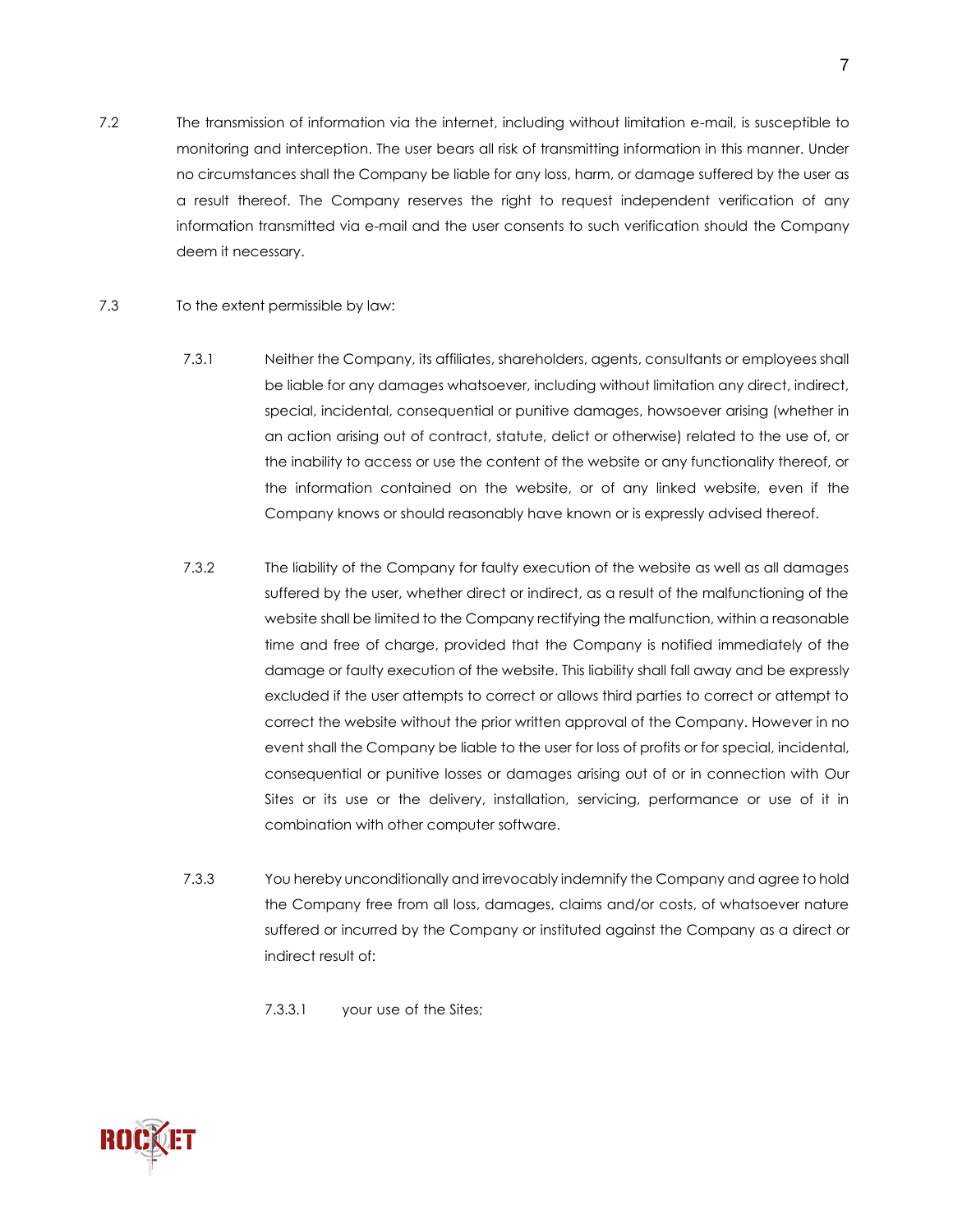- 7.3.3.2 software, programs and support services supplied by, obtained by or modified by you or any third party without the consent or knowledge of the Company;
- 7.3.3.3 your failure to comply with any of the Terms or any other requirements which the Company may impose from time to time;
- 7.3.3.4 the actions or requirements of any telecommunications authority or a supplier of telecommunications services or software; or
- 7.3.3.5 any unavailability of, or interruption in, the service which is beyond the control of the Company.
- 7.4 The Company makes no warranty or representation as to the availability, accuracy or completeness of the content of the Sites. You expressly waive and renounce all your rights of whatever nature that you may have against the Company for any loss and/or damage suffered by you, as a result of information supplied by the Company being incorrect, incomplete or inaccurate.

## **8. THE COMPANY PRIVACY POLICY AND T'S&C'S**

- 8.1 The Company takes your privacy seriously and is committed to protecting your personal information. We use the personal information that we collect from you in accordance with our Privacy Policy, which Privacy Policy can be accessed and/or viewed from our official Sites and forms part of and is incorporated into these Terms as if specifically set out herein.
- 8.2 Your use of our products and/or services signifies your consent to us collecting and using your personal information as specified in our Privacy Policy, and may furthermore be subject to our T's&C's. Our T's&C's can be accessed and/or viewed from our official Sites from time to time, or may be provided to you when making use of our products or services from time to time.

## **9. CONFIDENTIALITY**

9.1 By subscribing as a user, you agree that you shall hold in the strictest confidence and not disclose to any third party information acquired in connection with any aspect of the products and/or services offered by the Company. You shall notify the Company should you discover any loss or unauthorised disclosure of the information.

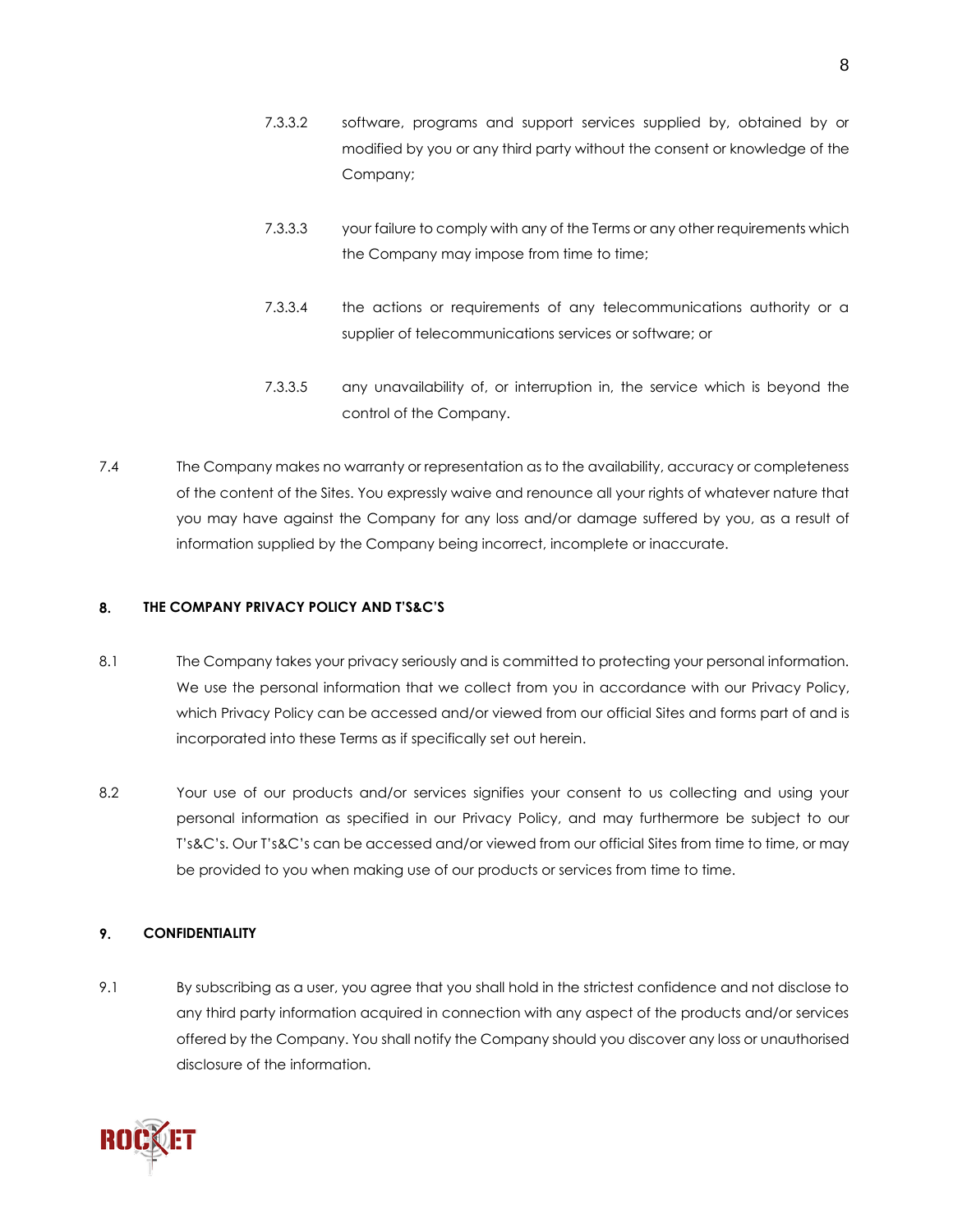9.2 Any information or material sent to the Company will be deemed not to be confidential, unless otherwise agreed in writing by the user and the Company.

#### **10. BREACH OR CANCELLATION BY SERVICE PROVIDER**

- 10.1 the Company is entitled without notice, in addition to any other remedy available to it at law or under these Terms, including obtaining an interdict, to cancel these Terms, limit or deny such user use of the Sites, products and services, or to claim specific performance of any obligation whether or not the due date for performance has arrived, in either event without prejudice to the Company's right to claim damages, should any user:
	- 10.1.1 breach any of these Terms;
	- 10.1.2 in the sole discretion of the Company, use the Sites in an unauthorised manner; or
	- 10.1.3 infringe any statute, regulation, ordinance or law.
- 10.2 Breach of these Terms entitles the Company to deny you any further access to our Sites, and/or to take legal action as the Company may deem appropriate and/or necessary to protect its rights and interests, without prior notice to the user and the user agrees to reimburse the costs associated with such legal action to the Company on an attorney and own client scale.

#### **11. COMPLIANCE WITH LAWS**

You shall comply with all applicable laws, statues, ordinances and regulations pertaining to your use of and access to Our Sites.

#### **12. NOTICES**

Except as explicitly stated otherwise, any notices shall be given by email to our email address or contact details made available on our official website (in the case of the Company) or to the e-mail address you have provided to the Company (in your case), or such other address that has been specified. Notice shall be deemed given 48 (forty eight) hours after an email is sent, unless the sending party is notified that the email address is invalid. Alternatively, the Company may give you notice by registered mail, postage prepaid and return receipt requested, to the address which you have provided to the Company. In such case, notice shall be deemed given 7 (seven) days after the date of mailing. You acknowledge that all agreements, notices or other communication required to be given in terms of the law or these Terms may be given via electronic means and

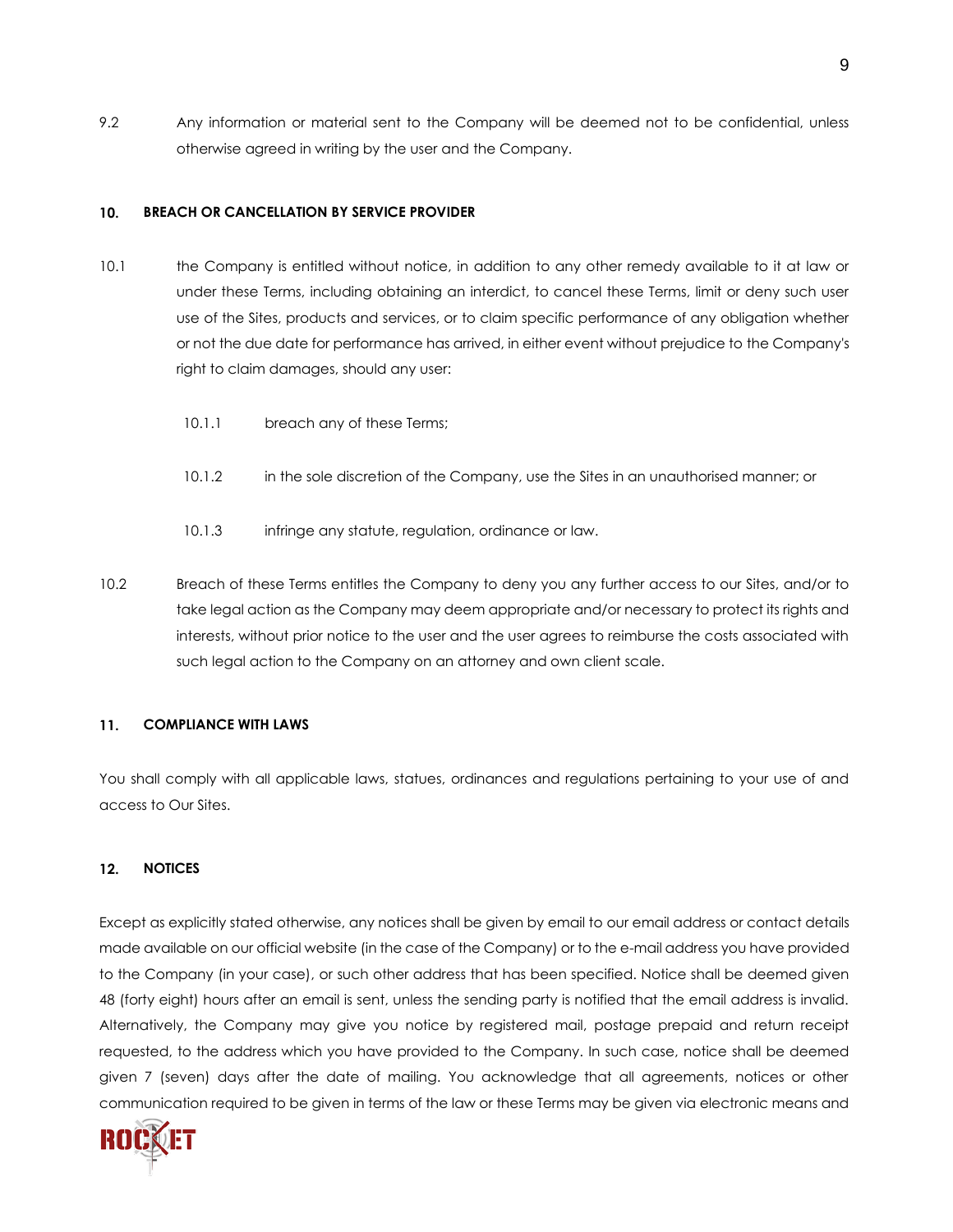that such communications shall be "in writing". Notwithstanding anything to the contrary, a written notice or communication actually received by a party shall be an adequate written notice or communication to it, notwithstanding that it was not sent to or delivered at its chosen address(es) for that purpose.

#### **13. GENERAL CLAUSES**

- 13.1 These Terms shall be governed in all respects by the laws of the country where our head office is based as shown on Our Sites ("**Our** *Domicilium*").
	- 13.2 Our Sites are controlled, operated and administered by the Company from its head offices. The Company makes no representation that the content of the Sites is appropriate or available for use outside of Our *Domicilium*. Access to the Sites from territories or countries where the content of the Sites is illegal is prohibited. Users may not use the Sites in violation of the laws of Our *Domicilium* or export laws and regulations. If the user accesses the Sites from locations outside of Our *Domicilium*, that user is responsible for compliance with all local laws.
- 13.3 The Company does not guarantee continuous, uninterrupted or secure access to our services, as operation of Our Sites may be interfered with as a result of a number of factors which are outside of our control.
- 13.4 If any provision of these Terms is held to be illegal, invalid or unenforceable for any reason, such provision shall be struck out from these Terms and the remaining provisions shall be enforced to the full extent of the law.
- 13.5 The Company's failure to act with respect to a breach by you or others does not constitute a waiver of our right to act with respect to subsequent or similar breaches.
- 13.6 You shall not be entitled to cede your rights or assign your rights or delegate your obligations in terms of these Terms to any third party without the prior written consent of the Company.
- 13.7 No party shall be bound by any express or implied term, representation, warranty, promise or the like not recorded herein, whether it induced the contract and/or whether it was negligent or not.
- 13.8 The head notes to the paragraphs to these Terms are inserted for reference purposes only and shall not affect the interpretation of any of the provisions to which they relate.